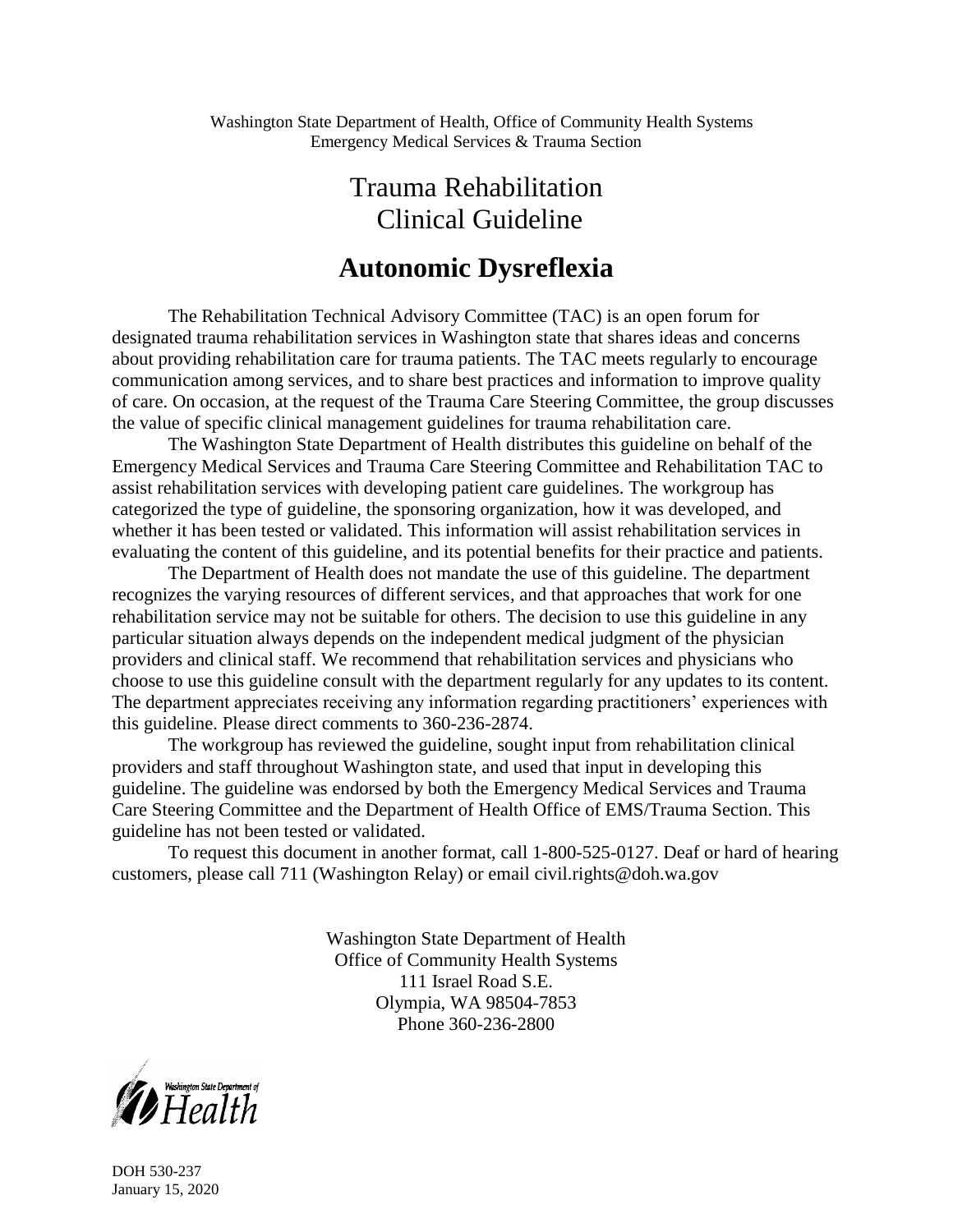# **Autonomic Dysreflexia**

### **Introduction**

Autonomic dysreflexia (AD) occurs in patients with spinal cord injuries (SCI) at or above the sixth thoracic vertebra (T6). Some occurring as low as T8 are also at risk for AD. AD is a lifethreatening complication of spinal cord injury caused by noxious stimuli below the level of injury, resulting in acute uncontrolled hypertension. Generally, systolic and/or diastolic pressures are elevated 20-40 mmHg above the patient's baseline in adults and 10-15 mmHg above in children. This syndrome is not the same as the autonomic dysfunction or autonomic storming seen in people with very severe brain injury.

Spinal cord injury above the T6 level results in loss of inhibitory impulses to the sympathetic nerves below. When sensory nerves below the level of injury transmit noxious afferent impulses to the spinal cord, sympathetic neurons are stimulated. This results in severe vasoconstriction in the splanchnic bed, which can cause a sudden elevation in blood pressure.

In response to the hypertension, there is an increase in parasympathetic stimulation (via the vagus nerve) to the heart, often resulting in relative slowing of the heart rate, although it may not reach true levels of bradycardia (<60 bpm).

A second compensatory reflex is sympathetic inhibitory outflow above the level of injury, but due to the SCI, cannot pass the level of injury and cannot dilate the splanchnic bed. This may result in sweating, vasodilation, skin flushing, and nasal congestion above the level of injury. The body's response to pain in SCI patients is described in [Appendix A.](#page-6-0)

#### **Important Considerations**

AD is a medical emergency. The sudden onset of severe hypertension has been associated with seizures, intracerebral hemorrhage, and death. The aim of AD treatment is directed at understanding the signs and symptoms, identifying potential causes, and lowering the blood pressure to prevent further harm.

The most common causes of AD are a distended bladder or distended rectum, but any noxious stimulus can trigger it.

#### **Assessment**

A patient may have one or more of the following signs and symptoms when experiencing AD. The primary symptom will be a rise in blood pressure. One or more of the following symptoms may be present but in some cases they may be absent.

Common symptoms:

- Elevated systolic and/or diastolic blood pressure 20 to 40 mmHg above baseline in adults and 10 to 15 mmHg above baseline in children; commonly associated with bradycardia (normal adult systolic blood pressure in SCI patients is 90-110)
- Pounding / severe headache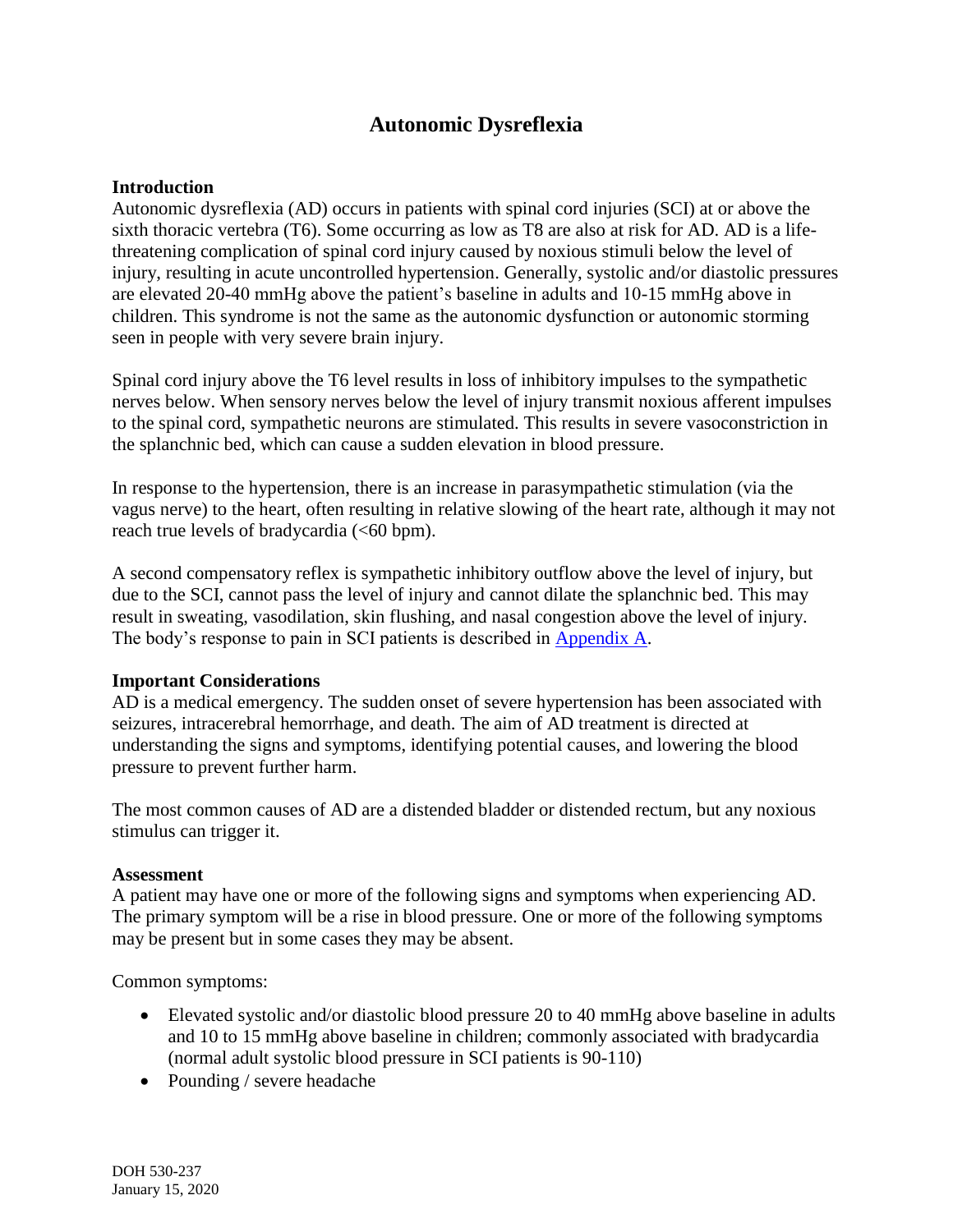- Profuse sweating especially above the level of SCI commonly seen in the face, neck, and shoulders
- Blurred vision
- Flushing of the skin usually above the level of SCI
- Piloerection (goose flesh)
- Nasal congestion
- Feelings of apprehension or anxiety
- Minimal or no symptoms despite significantly elevated blood pressure (silent AD)
- Bradycardia or relative slowing of the heart rate
- Cardiac arrhythmias (atrial fibrillation, premature ventricular contractions, and conduction abnormalities)

## **Causes**

The primary treatment aim of AD is to rapidly identify a potential cause, provide interventions to resolve the episode, and prevent further episodes from occurring in the future. There are a variety of potential causes of AD but the primary sources stem from the bladder or bowel.

Primary Causes:

Bladder

- Bladder distension
- Bladder infection
- Blocked urinary catheter
- Catheterization
- Kidney stones
- Urological procedures

Bowel

- Bowel distention
- Impaction

Gastrointestinal

- Appendicitis
- **•** Gallstones
- Hemorrhoids
- $\bullet$  Ulcers

Lesser causes:

- Alcohol intake
- Caffeine intake
- Constrictive clothing, shoes, or appliances
- Deep vein thrombosis
- Extremity trauma
- Fractures
- Ingrown toenails
- Menstruation
- Pregnancy
- Pressure ulcers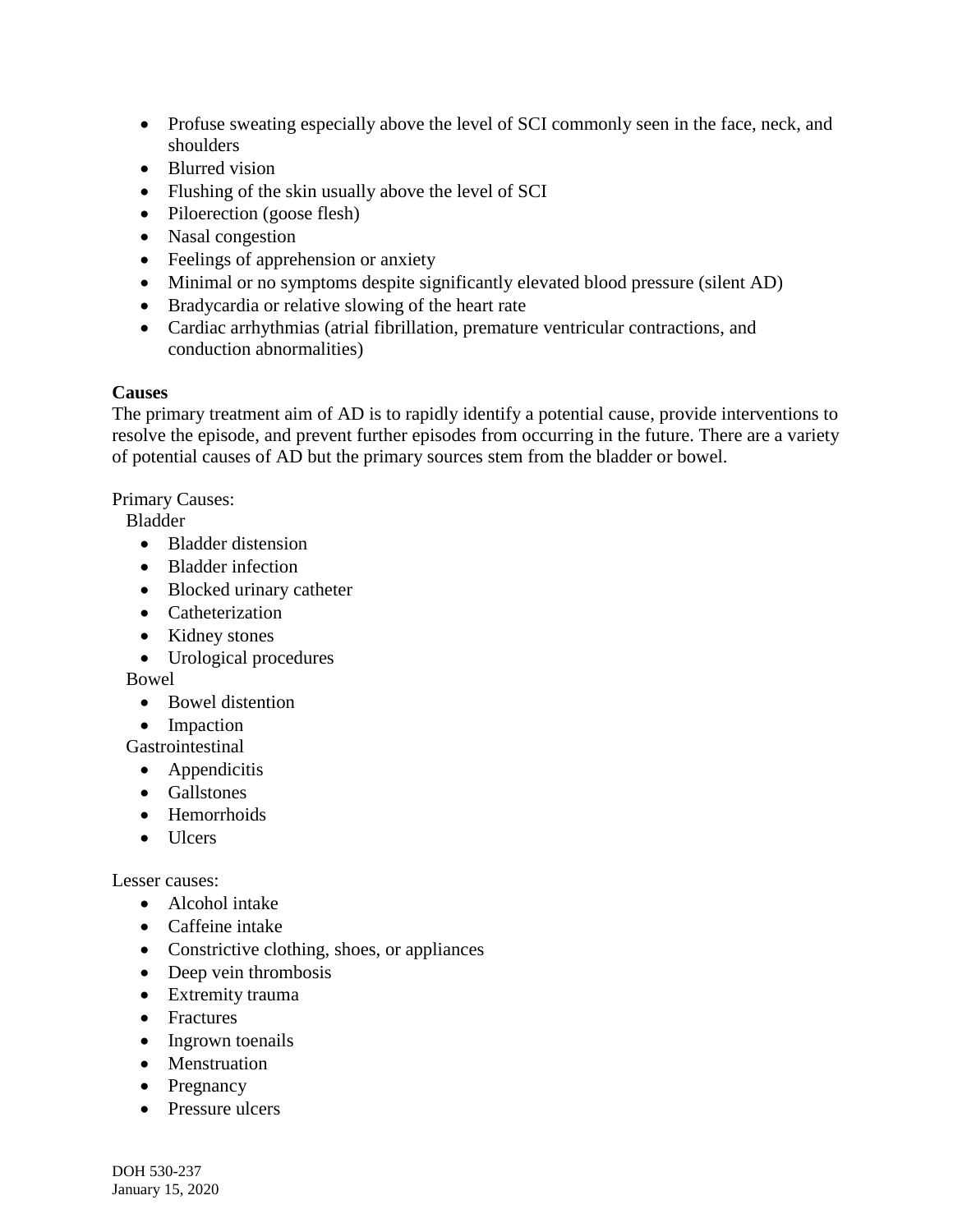- Pulmonary emboli
- Sexual intercourse
- Sexually transmitted diseases
- Sharp object contact
- Skin injury from burns, frostbite, or insect bites
- Stimulants
- Surgical procedures

## **Interventions**

Immediate initial interventions (performed by nurse, family, or provider):

- Sit the patient up if supine and if in a wheelchair, transfer to bed with head of bed elevated at least 45 degrees. If the patient is reclined for interventions, sit the patient up after intervention is completed.
- Check skin, loosen or remove any clothing, diaper, abdominal binder, compression stockings, or splints.
- Quickly survey the patient for instigating causes. If history of a recent acute injury such as fracture or a painful procedure, proceed immediately to administration of oral or IV fast-acting opioid (see pharmacologic interventions below), then continue to evaluate for other causes.
- Urological
	- o If an indwelling urinary catheter is not in place, catheterize the patient.
	- o Consider performing a bladder scan.
	- o If unable to pass catheter, consider attempting to pass Coude' catheter or consult Urology.
	- $\circ$  If an indwelling urinary catheter is in place, check the system along the entire length for kinks, folds, constrictions or obstructions, and correct problem if found.
	- o If the catheter appears to be blocked, gently irrigate the bladder with 10-15 ml of normal saline and withdraw. Stop if more than mild resistance is encountered and change the catheter.
- If symptoms persist, suspect fecal impaction. Perform digital rectal exam and remove any stool.
	- o If AD worsens with manual evacuation, stop. Using a gloved finger, coat the external surface of the anus with 2 percent lidocaine jelly and insert a small amount into the rectum. Wait two minutes to remove stool. Use more lidocaine jelly as lubricant for rectal check.
	- o If the patient has a known history of AD during bowel program, use lidocaine as above to perform rectal check and removal of stool.

Monitoring:

- Check the blood pressure and heart rate every three to five minutes until the AD has resolved.
- When systolic blood pressure normalizes, recheck vital signs every 15 minutes for one hour and again at two hours.

Pharmacologic intervention:

• First line medications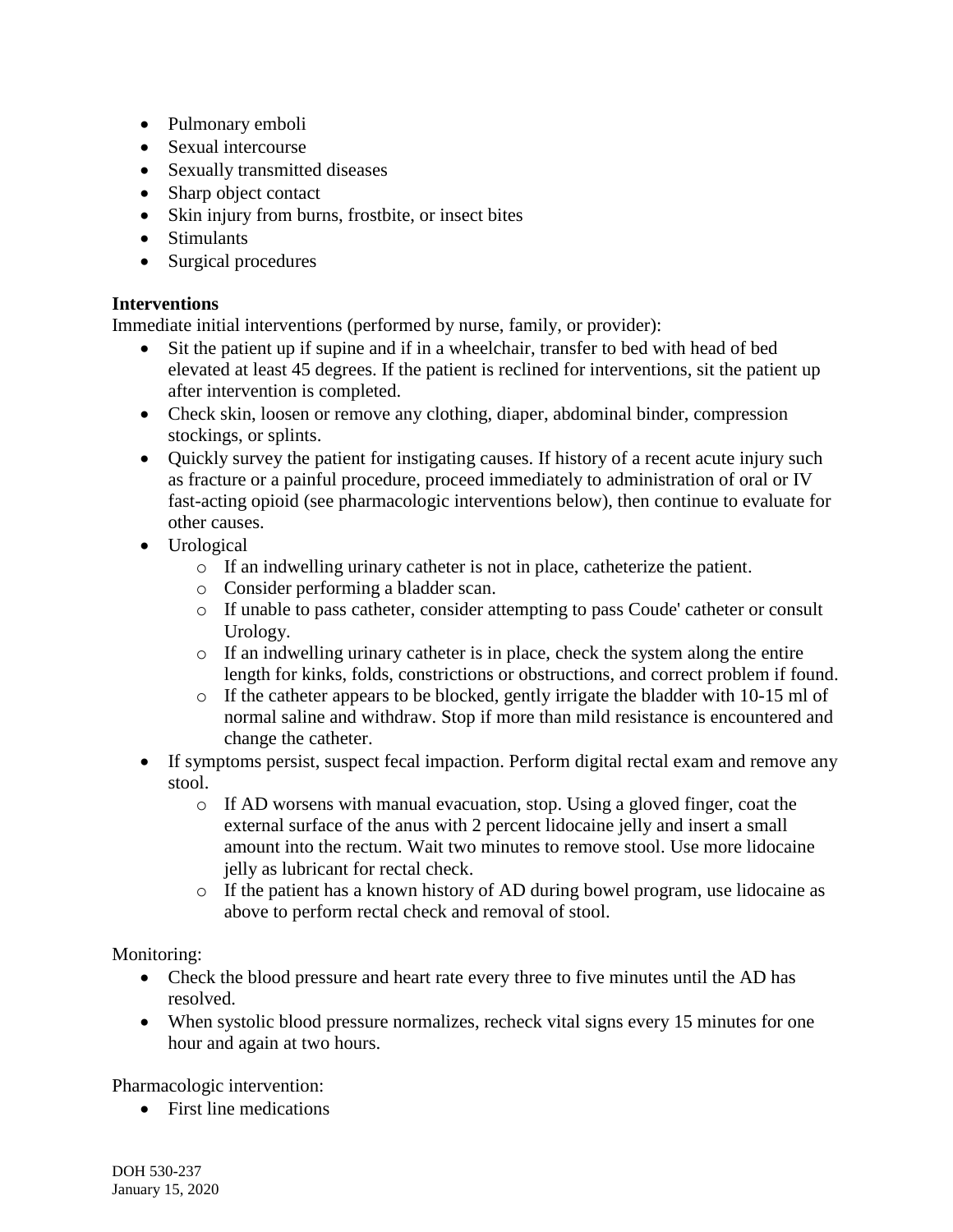- $\circ$  If the patient has had an acute injury such as fracture, surgery, or painful medical procedure, or if the patient has used phosphodiesterase-5 inhibitors in the past 24 hours, proceed to second line pharmacologic interventions (below).
- o Nitroglycerin: Apply ½ to 1 inch of nitroglycerin 2 percent topical ointment on hairless skin of upper chest or arm. This has very rapid onset of action and can be wiped off with rapid cessation of action.
- o If after 10 minutes blood pressure is still above baseline parameter, apply an additional ½ to 1 inch of nitroglycerin 2 percent topical ointment, to another area of hairless skin on upper chest or arm.
- o If systolic blood pressure remains elevated after application of the second dose of nitroglycerin 2 percent topical ointment, escalate care and proceed to second line pharmacologic interventions.
- o With gloves, wipe off nitroglycerin ointment when systolic blood pressure falls below 100 mm Hg (remove Tegaderm and measuring paper, use dry cloth or 4x4 to remove ointment from skin).
- Second line medications
	- o Hydralazine: If two doses of nitroglycerin 2 percent topical ointment have failed to lower blood pressure, or if the patient has used a phosphodiesterase-5 inhibitor such as sildenafil, tadalafil, vardenafil, or avanafil in the past 24 hours, administer oral hydralazine 0.25 mg/kg (max dose 10 mg). Hydralazine may be repeated in 10 minutes if the blood pressure remains elevated.
	- o If the patient has an acute injury (e.g. fracture) or has had a medical or surgical procedure that could cause pain in a sensate person, administer oral or IV fast acting opioid.

An algorithm that highlights the common symptoms and interventions is in [Appendix B.](#page-7-0)

# **Diagnostics**

Perform a bladder scan to assess the degree of bladder distension.

## **Special Populations**

## Pediatrics

The pathophysiology, signs and symptoms, and management of AD in children and adolescents with SCI are similar to those of the adult SCI population. The major differences relate to developmental variations in blood pressure in children and adolescents, appropriate sizing of blood pressure cuffs, the relative inability of children to communicate the symptoms, and the varying dependence of children upon their parents/guardians. Patients with SCI have baseline blood pressures that run lower than predicted by age. Typical systolic blood pressures for children with SCI average 90 to 110 mmHg where adults with range from 110 to 130 mmHg.

Elevations of systolic blood pressure in young patients with SCI that may be a sign of AD:

- Adolescents: more than 15-20 mmHg above their baseline
- Children: more than 15 mmHg above their baseline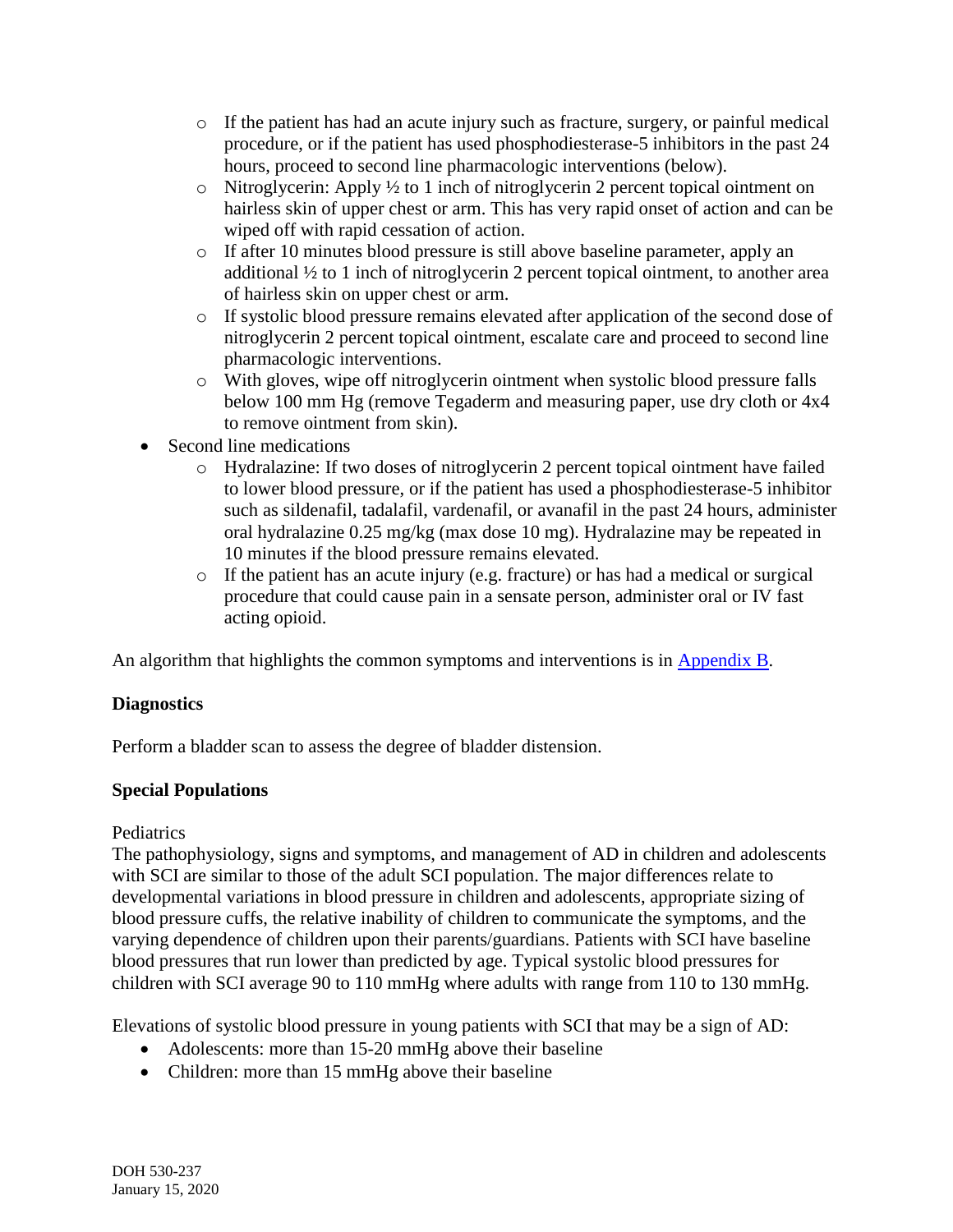## **Online Resources**

Christopher Reeve Foundation [\(https://www.christopherreeve.org\)](https://www.christopherreeve.org/)

- Wallet Card [\(adult\)](http://s3.amazonaws.com/reeve-assets-production/AD-Guide-Adult-5-18.pdf) [\(espanol\)](http://s3.amazonaws.com/reeve-assets-production/Tarjeta_DA_para_adultos_Reeve_Foundation_-Español.PDF)
- Wallet Card [\(pediatric\)](http://s3.amazonaws.com/reeve-assets-production/AD-Guide-Ped-5-18.pdf) [\(espanol\)](http://s3.amazonaws.com/reeve-assets-production/AD-Guide-Ped-Span-5-18.pdf)
- Paralysis Resource [Guide](https://www.christopherreeve.org/living-with-paralysis/free-resources-and-downloads/paralysis-resource-guide)

Paralyzed Veterans of America [\(https://pva.org\)](https://pva.org/)

- Clinical Practice [Guidelines](https://pva.org/research-resources/publications/clinical-practice-guidelines/)
- Acute Management of Autonomic Dysreflexia [Guideline](https://pva-cdnendpoint.azureedge.net/prod/libraries/media/pva/library/publications/cpg_autonomic-dysreflexia.pdf)

Seattle Children's Hospital

• Autonomic Dysreflexia [Pathway](https://www.seattlechildrens.org/pdf/autonomic-dysreflexia-pathway.pdf)

## **References**

- Burns, S, Hammond, M. (2009). Yes, you can: a guide to self-care for persons with spinal cord injury (4<sup>th</sup> Ed.). Library of Congress, United States Government.
- Krassioukov A., Warburton D.E., Teasell R., Eng J.J. A systematic review of the management of autonomic dysreflexia after spinal cord injury. Arch. Phys. Med. Rehabil. 2009; 90:682– 695.

Multicare Good Samaritan Hospital. Autonomic dysreflexia order set in EPIC 2019.

- Parsons KC and the Consortium for Spinal Cord Medicine Steering Committee. Acute management of autonomic dysreflexia: Individuals with spinal cord injury presenting to health-care facilities. Consortium for Spinal Cord Medicine [autonomic dysreflexia]. 2001. Accessed 5/10/2019.
- Seattle Children's Hospital. Inpatient rehabilitation program autonomic dysreflexia in patients with spinal cord injury (2018).
- Solinsky, R., Bunnell, A. E., Linsenmeyer, T. A., Svircev, J. N., Engle, A., & Burns, S. P. (2017). Pharmacodynamics and effectiveness of topical nitroglycerin at lowering blood pressure during autonomic dysreflexia. Spinal Cord, 55(10), 911–914.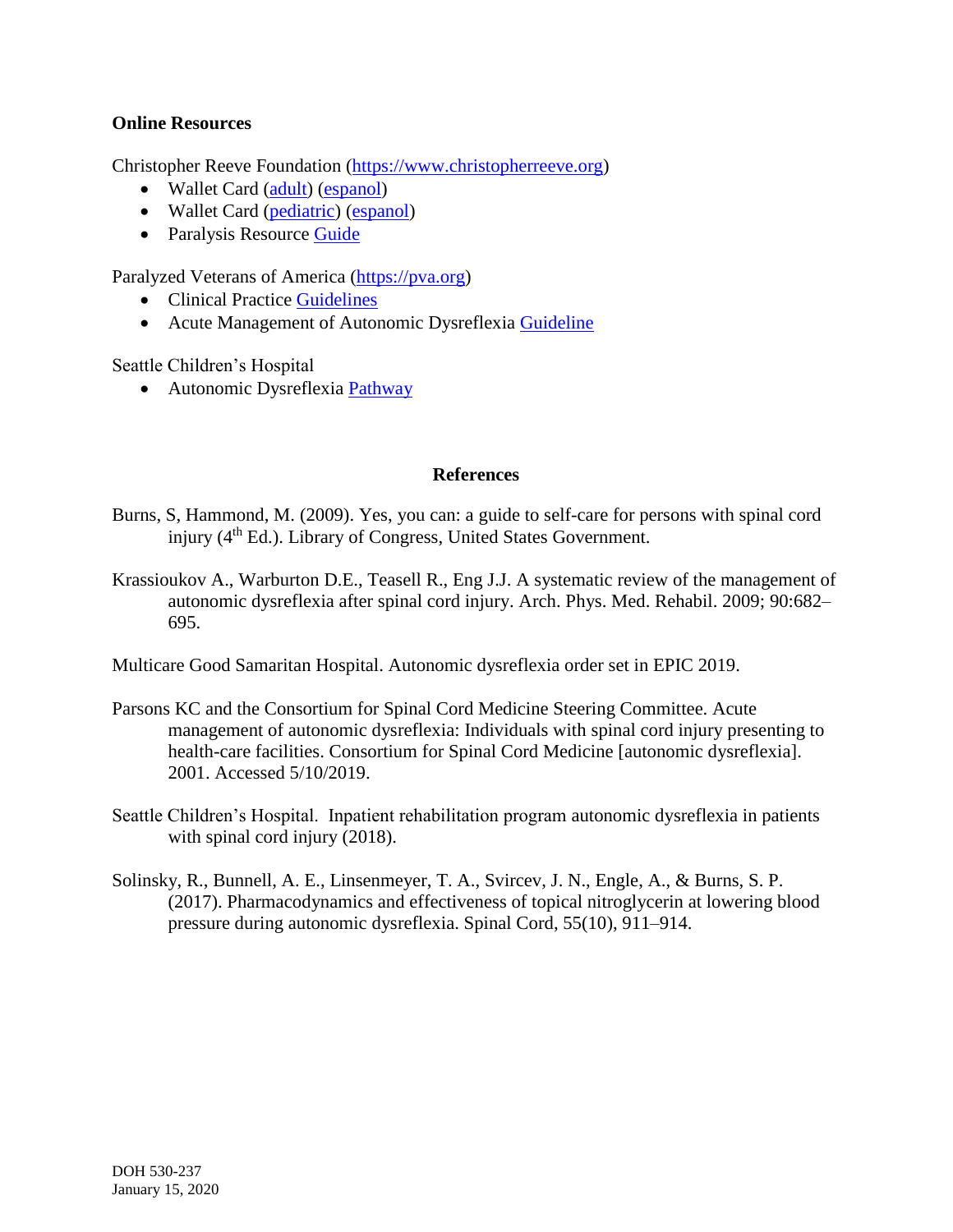<span id="page-6-0"></span>

## **Appendix A. The Body's Response To Pain**